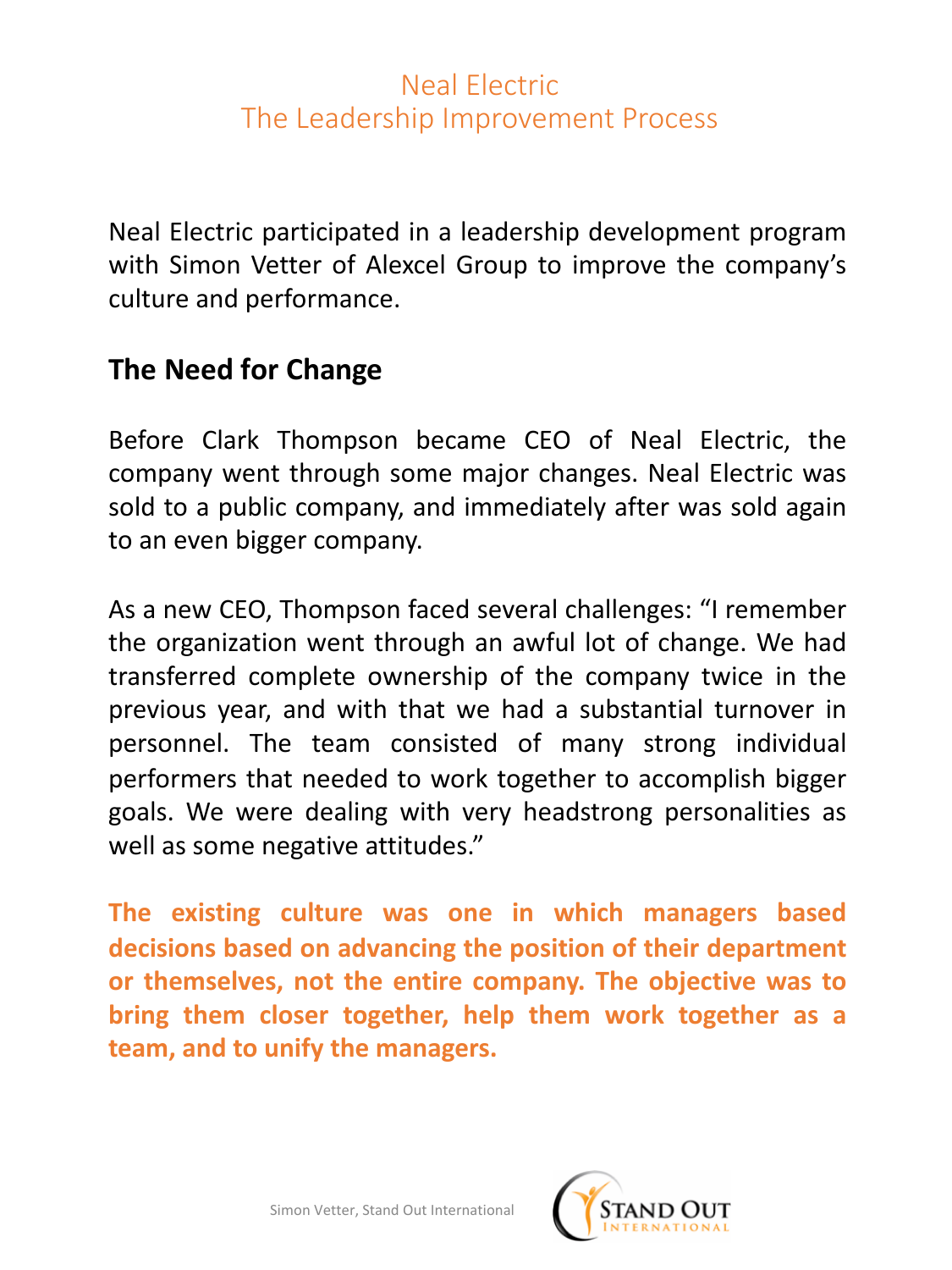"My challenge was to take the management group and the culture in general, and drive it forward in a positive manner. Although I had some very skilled managers, we didn't always mesh so well as a team," Thompson says. He wanted to build a high-performing management team with high-performing individuals who were able to learn from each other instead of working against each other. As a result, the company would provide higher-quality customer service and be more successful and competitive.

This required the management team to understand that for the entire company to succeed, the whole company had to function as a high-performing team. **The biggest challenge was getting the entire team to commit to this program and to demonstrate a true desire to better oneself, the team, and the company.**

## **The Framework**

**Thompson consulted the Alexcel Group and hired Simon Vetter, who brought along two associate business coaches, Linda Shaffer-Vanaria and Bill Hawkins.** Together they established a one-year program with the purpose of developing leadership skills and implementing behavioral changes for the managers at Neal Electric.

- Create a leadership model and define effective behaviors based on the company's values
- Conduct a 360-degree assessment with an individual coaching feedback session for each manager
- Identify a behavior to improve and create a commitment to change that behavior
- Measure behavioral change with a follow-up survey

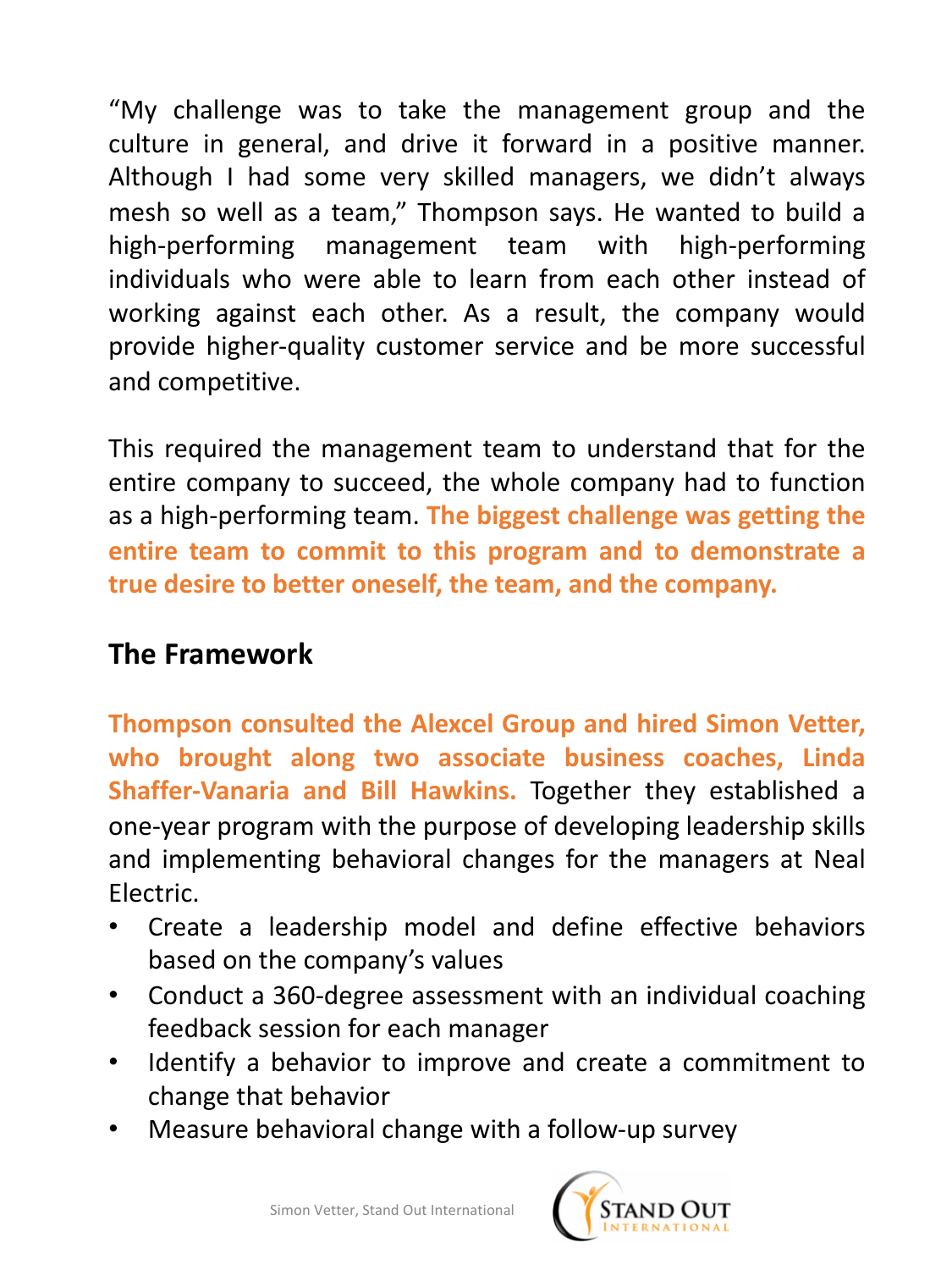First, the Neal Electric management team worked with Vetter to create a leadership framework that consisted of three major values (the 3 R's**): Respect, Responsiveness, and Results.** Specific behaviors were then defined for each of the company values.

With the use of individual 360-degree reports, each manager received feedback on the identified set of behaviors. Based on those results, each of the 10 managers participating in the leadership coaching program chose one particular behavior to improve and commit to over the course of the year.

Each manager reached out to coworkers and asked for help in changing their behavior. At the same time, the coworkers were advised to follow guidelines when supporting the managers in their efforts to change:

- Let go of the past and focus on the future;
- Be helpful and supporting, not cynical or judgmental; and
- Tell the truth and let the manager know if she or he has changed over time.

After one year, a follow-up survey was conducted and each manager was evaluated and measured by coworkers on how much they had changed their behavior.

**The most important improvement was that the quality of communication among people at all levels and among every department significantly increased. This gave new cohesiveness to the organization.**